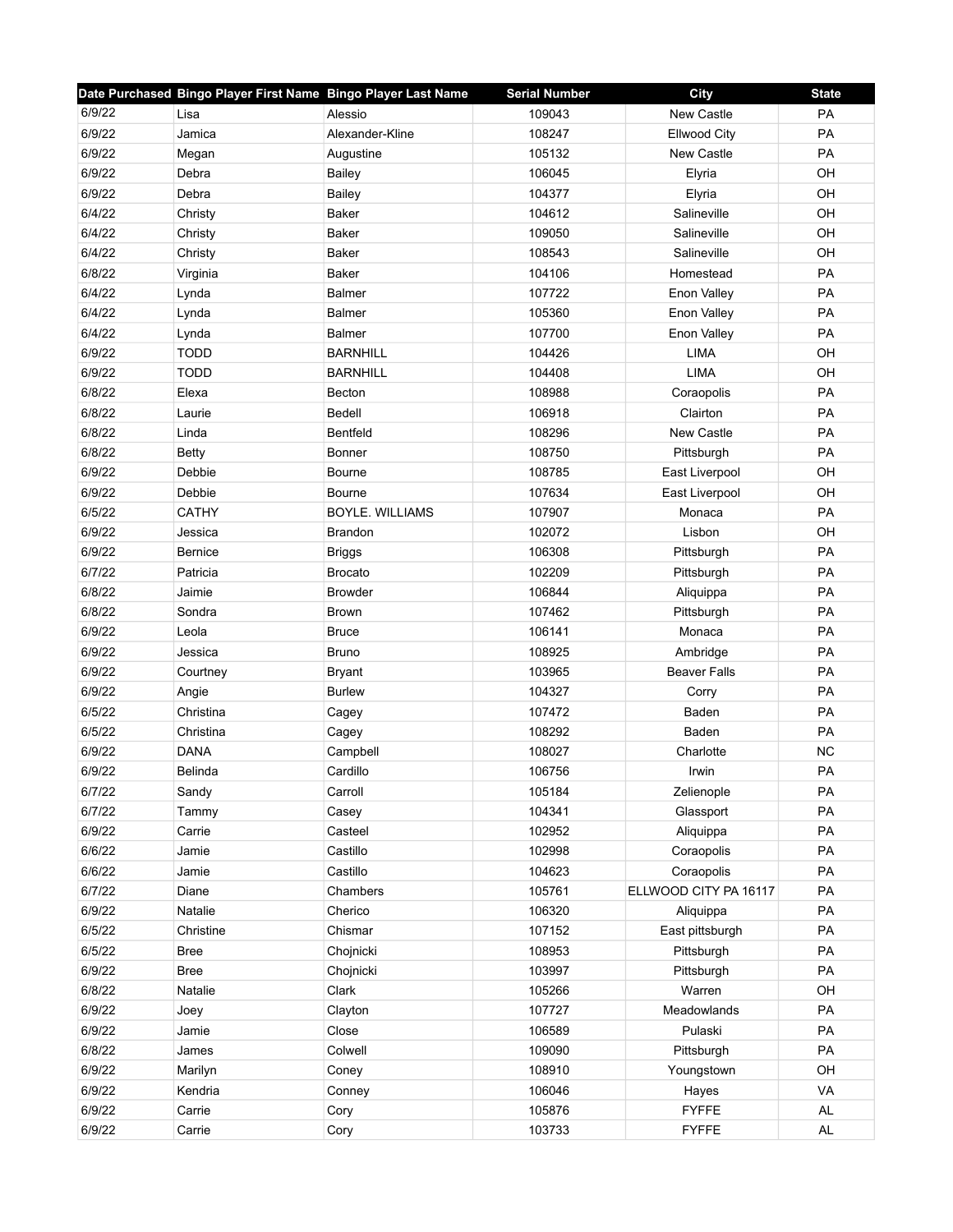|                  | Date Purchased Bingo Player First Name Bingo Player Last Name |                       | <b>Serial Number</b> | City                | <b>State</b> |
|------------------|---------------------------------------------------------------|-----------------------|----------------------|---------------------|--------------|
| 6/9/22           | Carrie                                                        | Cory                  | 108196               | <b>FYFFE</b>        | AL           |
| 6/9/22           | Carrie                                                        | Cory                  | 105741               | <b>FYFFE</b>        | <b>AL</b>    |
| 6/9/22           | Monica                                                        | Cox                   | 104635               | Pittsburgh          | PA           |
| 6/4/22           | Jill                                                          | Craft                 | 108253               | San Antonio         | <b>TX</b>    |
| 6/4/22           | Jill                                                          | Craft                 | 106695               | San Antonio         | <b>TX</b>    |
| 6/6/22           | Jill                                                          | Craft                 | 107806               | San Antonio         | <b>TX</b>    |
| 6/6/22           | Jill                                                          | Craft                 | 103260               | San Antonio         | <b>TX</b>    |
| 6/8/22           | Denise                                                        | Cribbs                | 103606               | Beaver              | PA           |
| 6/9/22           | Tisha                                                         | Cruse                 | 108476               | <b>PITTSBURGH</b>   | PA           |
| 6/5/22           | <b>JEAN</b>                                                   | <b>CURRAN</b>         | 106911               | Canonsburg          | PA           |
| 6/5/22           | <b>JEAN</b>                                                   | <b>CURRAN</b>         | 107605               | Canonsburg          | <b>PA</b>    |
| 6/4/22           | Darlene                                                       | Davis                 | 106409               | Monaca              | PA           |
| 6/9/22           | Regner                                                        | Davis                 | 108743               | Midland             | PA           |
| 6/9/22           | Heather                                                       | Day                   | 103578               | Saxonburg           | PA           |
| 6/8/22           | Susan                                                         | Day-McWilliams        | 108032               | Columbiana          | OH           |
| 6/5/22           | Avery                                                         | Dean                  | 106122               | Warrendale          | PA           |
| 6/8/22           | Vicky                                                         | DeBona                | 107908               | Ambridge            | PA           |
| 6/8/22           | Vicky                                                         | DeBona                | 102178               | Ambridge            | PA           |
| 6/5/22           | Janet                                                         | Dedominicis           | 103671               | Monaca              | PA           |
| 6/5/22           | Janet                                                         | Dedominicis           | 103845               | Monaca              | PA           |
| 6/9/22           | Jessica                                                       | DellaSalla            | 107055               | Midland             | PA           |
| 6/4/22           | Darlene                                                       | DeMario               | 102702               | Wadsworth           | OH           |
| 6/9/22           | Helene                                                        | Demel                 | 106992               | Moon Twp            | PA           |
| 6/9/22           | Helene                                                        | Demel                 | 104867               | Moon Twp            | PA           |
| 6/5/22           | Yvonne                                                        | Dodrill               | 104984               | Coraopolis          | PA           |
| 6/9/22           | <b>KATHLEEN</b>                                               | <b>DOOLITTLE</b>      | 106435               | <b>WILLIAMSTON</b>  | SC           |
| 6/5/22           | Bonnie                                                        | Dorchnic              | 103051               | Aliquippa           | PA           |
| 6/9/22           | Wendy                                                         | Drabbs                | 106179               | Pittsburgh          | <b>PA</b>    |
| 6/9/22           | Traci                                                         | Dreyer                | 106347               | Freedom             | PA           |
| 6/5/22           | Karen                                                         | Duffy                 | 106996               | Beaver              | PA           |
| 6/8/22           | Tara                                                          | Durinsky              | 108513               | Monaca              | PA           |
| 6/4/22           | Evelyn                                                        | Edwards               | 103967               | Freedom             | PA           |
| 6/4/22           | Evelyn                                                        | Edwards               | 108774               | Freedom             | PA           |
| 6/9/22           | Michelle                                                      | Edwards               | 107731               | Freedom             | PA           |
| 6/9/22           | Michelle                                                      | Edwards               | 108240               | Freedom             | PA           |
| 6/7/22           | Jannine                                                       | Evans                 | 106760               | <b>TORONTO</b>      | OH           |
| 6/8/22           | Mary                                                          | Farabaugh             | 107494               | Carrolltown         | PA           |
| 6/5/22           | Kathy                                                         | Farhan                | 102316               | Cortlandt manor     | <b>NY</b>    |
| 6/6/22           | Maria                                                         | Farhan                | 104918               | Cortlandt manor     | <b>NY</b>    |
| 6/9/22           | Michelle                                                      | Fisher                | 107529               | Valencia            | PA           |
| 6/8/22           | Margaret                                                      | Flannery              | 106817               | Fort Myers          | FL.          |
| 6/8/22           | Rosetta                                                       | Fox                   | 105782               | Andover             | OH           |
| 6/4/22           | Marsha                                                        | Galanski              | 103941               | New Castle          | PA           |
| 6/4/22           | Marsha                                                        | Galanski              | 107671               | New Castle          | PA           |
|                  |                                                               |                       |                      |                     |              |
| 6/4/22<br>6/9/22 | Toni<br>Renee                                                 | Gibson                | 103143<br>106536     | Negley<br>Rochester | OH<br>PA     |
| 6/9/22           | Fran                                                          | Goldinger<br>Goldston | 105652               |                     | PA           |
|                  |                                                               |                       | 104609               | Pittsburgh          | PA           |
| 6/9/22           | Fran                                                          | Goldston              |                      | Pittsburgh          |              |
| 6/6/22           | John                                                          | gordon                | 106977               | Vallejo             | CA           |
| 6/8/22           | <b>Brian</b>                                                  | Gostic                | 104626               | Canonsburg          | PA           |
| 6/8/22           | <b>Brian</b>                                                  | Gostic                | 105858               | Canonsburg          | PA           |
| 6/8/22           | <b>Brian</b>                                                  | Gostic                | 104714               | Canonsburg          | PA           |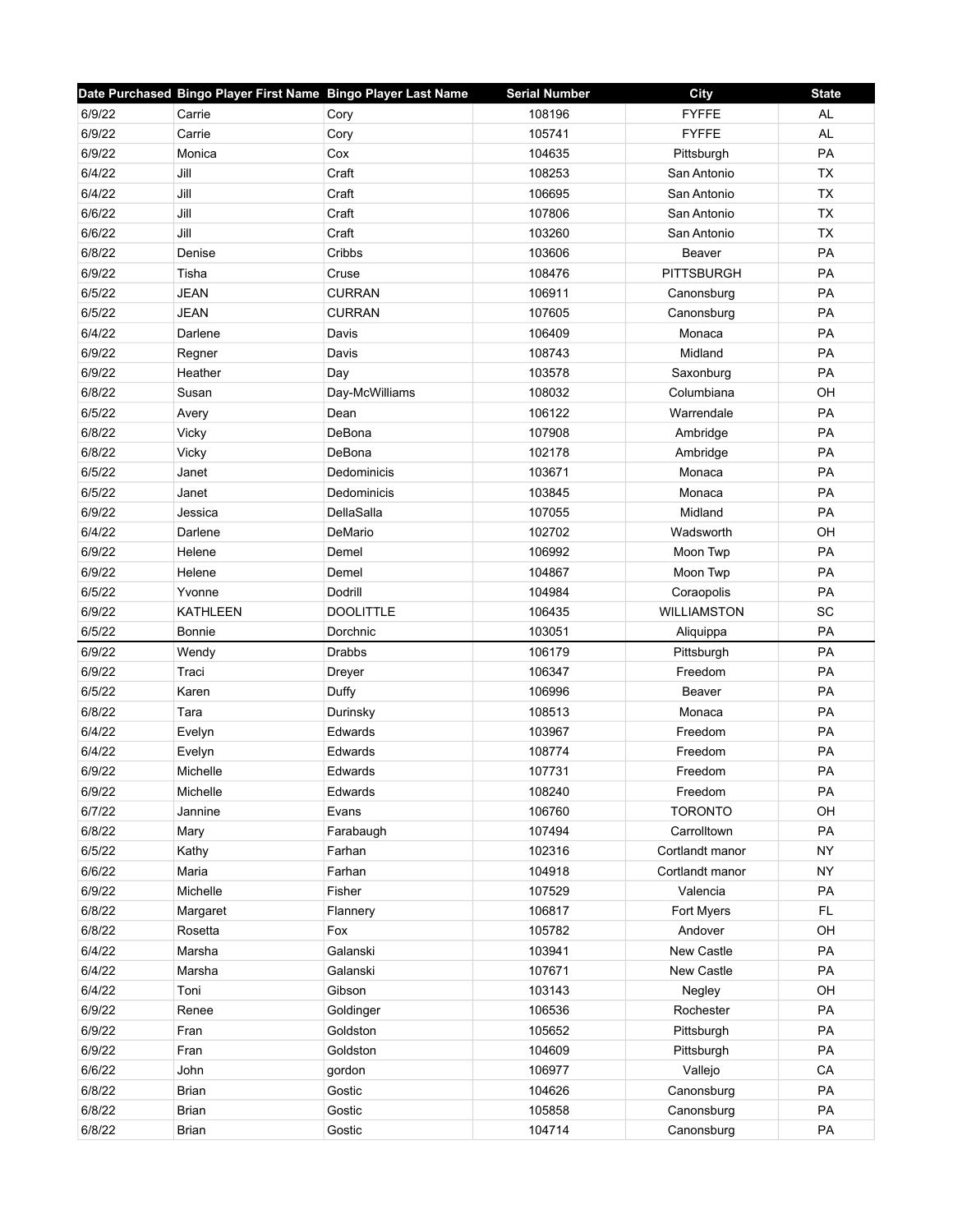|        | Date Purchased Bingo Player First Name Bingo Player Last Name |                 | <b>Serial Number</b> | <b>City</b>         | <b>State</b> |
|--------|---------------------------------------------------------------|-----------------|----------------------|---------------------|--------------|
| 6/8/22 | Jennifer                                                      | Gostic          | 108283               | Canonsburg          | <b>PA</b>    |
| 6/8/22 | Jennifer                                                      | Gostic          | 104232               | Canonsburg          | PA           |
| 6/8/22 | Jennifer                                                      | Gostic          | 108677               | Canonsburg          | PA           |
| 6/5/22 | Joyce                                                         | Gray            | 107078               | <b>Dundalk</b>      | <b>MD</b>    |
| 6/8/22 | Mary lou                                                      | Greene          | 103945               | New. Castle         | PA           |
| 6/9/22 | Alicia                                                        | <b>GROSS</b>    | 108569               | Etna                | PA           |
| 6/8/22 | Marisa                                                        | Hairston-Fisher | 108086               | Antioch             | <b>TN</b>    |
| 6/9/22 | Marisa                                                        | Hairston-Fisher | 108439               | Antioch             | <b>TN</b>    |
| 6/8/22 | Nina                                                          | Hargrove        | 104166               | Washington          | PA           |
| 6/9/22 | Kimberly                                                      | Harris          | 105398               | Emsworth            | PA           |
| 6/9/22 | Kizzy                                                         | Hazlip          | 103355               | <b>PITTSBURGH</b>   | PA           |
| 6/9/22 | brenda                                                        | helmick         | 108373               | Irwin, PA           | PA           |
| 6/8/22 | Kathy                                                         | Hernandez       | 108212               | Yorktown Heights    | <b>NY</b>    |
| 6/9/22 | Connie                                                        | Herring         | 103617               | Pgh                 | <b>PA</b>    |
| 6/9/22 | Shawna                                                        | Highberger      | 108552               | Aliquippa           | PA           |
| 6/9/22 | Shawna                                                        | Highberger      | 108682               | Aliquippa           | <b>PA</b>    |
| 6/9/22 | Shawna                                                        | Highberger      | 107990               | Aliquippa           | PA           |
| 6/9/22 | Shawna                                                        | Highberger      | 102032               | Aliquippa           | PA           |
| 6/8/22 | Robin                                                         | Hite            | 104368               | Youngstown          | OH           |
| 6/9/22 | Eugenia                                                       | Houser          | 106871               | Monaca              | PA           |
| 6/9/22 | Mickey                                                        | <b>Ivosevic</b> | 108510               | Springdale          | PA           |
| 6/8/22 | Marva                                                         | Jackson         | 105778               | Gastonia            | <b>NC</b>    |
| 6/9/22 | Judea                                                         | <b>JAckson</b>  | 104061               | Pittsburgh          | PA           |
| 6/9/22 | Catherine                                                     | Jaquay          | 108079               | Aliquippa           | PA           |
| 6/5/22 | Sharise                                                       | Jefferson       | 108783               | East Pittsburgh     | PA           |
| 6/5/22 | Sharise                                                       | Jefferson       | 107850               | East Pittsburgh     | PA           |
| 6/9/22 | Sharise                                                       | Jefferson       | 103461               | East Pittsburgh     | PA           |
| 6/9/22 | Sharise                                                       | Jefferson       | 104461               | East Pittsburgh     | PA           |
| 6/8/22 | Dwanda                                                        | Jemison         | 105348               | Dormont             | PA           |
| 6/9/22 | Rachelle                                                      | Jemison         | 103784               | Fayetteville        | <b>NC</b>    |
| 6/9/22 | Mittieann                                                     | Jenkins         | 103866               | Munhall             | PA           |
| 6/8/22 | Shirlene                                                      | Jethroe         | 102633               | Youngstown          | OH           |
| 6/9/22 | Shirlene                                                      | Jethroe         | 107596               | Youngstown          | OH           |
| 6/5/22 | Theresa                                                       | Johnson         | 105847               | Pittsburgh          | PA           |
| 6/5/22 | Theresa                                                       | Johnson         | 107397               | Pittsburgh          | PA           |
| 6/5/22 | Theresa                                                       | Johnson         | 107805               | Pittsburgh          | PA           |
| 6/4/22 | Earl                                                          | Johnson         | 104602               | <b>PITTSBURGH</b>   | PA           |
| 6/6/22 | Princess                                                      | Johnson         | 107976               | Clermont            | <b>FL</b>    |
| 6/8/22 | Kyersten                                                      | Johnson         | 107804               | Pittsburgh          | PA           |
| 6/9/22 | Karen                                                         | Johnson         | 105166               | New castle          | PA           |
| 6/9/22 | Leann                                                         | Johnson         | 104066               | New Kensington      | PA           |
| 6/8/22 | tracy                                                         | Kalsky          | 107970               | mt vernon           | <b>NY</b>    |
| 6/9/22 | tracy                                                         | Kalsky          | 104953               | mt vernon           | <b>NY</b>    |
| 6/9/22 | Cheryl                                                        | Keefer          | 108342               | <b>Belle Vernon</b> | PA           |
| 6/9/22 | <b>ROSELY</b>                                                 | <b>KEEFER</b>   | 107749               | finleyville         | PA           |
| 6/9/22 | Melissa                                                       | Keefer          | 106354               | Mustang             | OK           |
| 6/8/22 | Jodi                                                          | Keifner         | 106434               | Corapolis           | PA           |
| 6/4/22 | Louise                                                        | Kenney          | 106364               | Pittsburgh          | PA           |
| 6/4/22 | Louise                                                        | Kenney          | 104546               | Pittsburgh          | PA           |
| 6/9/22 | Ivy                                                           | Kimbrough       | 102208               | New Brighton        | PA           |
| 6/9/22 | Ivy                                                           | Kimbrough       | 103608               | New Brighton        | PA           |
| 6/9/22 | Rosetta                                                       | King            | 108676               | Rankin              | PA           |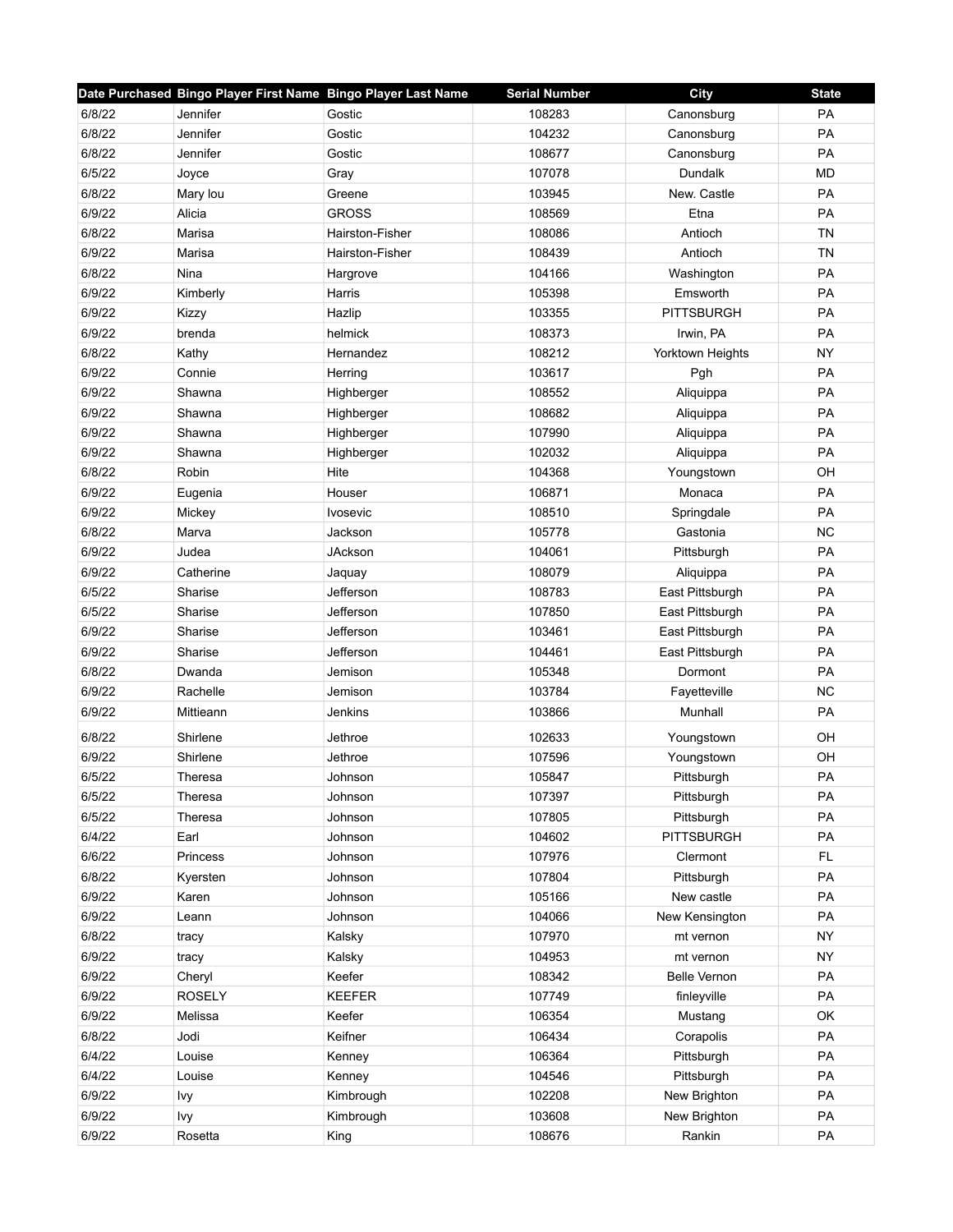|        | Date Purchased Bingo Player First Name Bingo Player Last Name |                           | <b>Serial Number</b> | City                | <b>State</b> |
|--------|---------------------------------------------------------------|---------------------------|----------------------|---------------------|--------------|
| 6/7/22 | Leslie                                                        | Koratich                  | 109095               | Beaver              | PA           |
| 6/7/22 | Leslie                                                        | Koratich                  | 103711               | Beaver              | PA           |
| 6/8/22 | Kelly                                                         | Kortes                    | 103639               | girard              | OH           |
| 6/5/22 | Wendy                                                         | Kryder                    | 107426               | New Brighton        | PA           |
| 6/5/22 | Wendy                                                         | Kryder                    | 106745               | New Brighton        | PA           |
| 6/9/22 | Tracy                                                         | Kulesza                   | 102612               | <b>Beaver Falls</b> | PA           |
| 6/9/22 | <b>SHEILA</b>                                                 | <b>KYLES (WASHINGTON)</b> | 105238               | Pittsburgh          | PA           |
| 6/4/22 | Catherine                                                     | Lash                      | 106793               | Pittsburgh pa       | PA           |
| 6/9/22 | Catherine                                                     | Lash                      | 107836               | Pittsburgh          | PA           |
| 6/9/22 | Nadine                                                        | Long                      | 108612               | Pittsburgh          | PA           |
| 6/9/22 | Anitra                                                        | Lowe                      | 103444               | Aliquippa           | PA           |
| 6/9/22 | Anitra                                                        | Lowe                      | 107615               | Aliquippa           | PA           |
| 6/9/22 | Anitra                                                        | Lowe                      | 103822               | Aliquippa           | PA           |
| 6/6/22 | Anitra                                                        | Lowe                      | 104383               | Aliquippa           | PA           |
| 6/6/22 | Anitra                                                        | Lowe                      | 102936               | Aliquippa           | PA           |
| 6/9/22 | R Wayne                                                       | lykens                    | 107593               | sewickley           | PA           |
| 6/9/22 | R Wayne                                                       | lykens                    | 109024               | sewickley           | PA           |
| 6/8/22 | Joycelyn                                                      | Marshall                  | 104909               | Bellevue            | PA           |
| 6/8/22 | michael                                                       | marson                    | 107450               | Murrysville         | <b>PA</b>    |
| 6/9/22 | Joyce                                                         | Martin                    | 107862               | Pittsburgh          | PA           |
| 6/9/22 | Joyce                                                         | Martin                    | 108679               | Pittsburgh          | PA           |
| 6/9/22 | Ed                                                            | Martin                    | 104582               | Aliquippa           | PA           |
| 6/9/22 | Joyce                                                         | Martin                    | 104732               | Pittsburgh          | PA           |
| 6/9/22 | Linda                                                         | Mccarriher                | 108025               | Baden               | PA           |
| 6/9/22 | Linda                                                         | Mccarriher                | 108813               | Baden               | PA           |
| 6/9/22 | Linda                                                         | Mccarriher                | 109041               | Baden               | PA           |
| 6/4/22 | Pauline                                                       | McCarthy                  | 107870               | Pgh                 | PA           |
| 6/9/22 | Barbara                                                       | McClelland                | 108454               | Pittsburgh          | PA           |
| 6/9/22 | Rhonda                                                        | McCray                    | 107769               | Pittsburgh          | PA           |
| 6/9/22 | Linda                                                         | McDade                    | 107750               | Verona              | <b>PA</b>    |
| 6/9/22 | Scott                                                         | McKeel                    | 107583               | Beaver              | PA           |
| 6/7/22 | Amanda                                                        | Meredith                  | 108635               | Coraopolis          | PA           |
| 6/9/22 | <b>Brian</b>                                                  | Meyer                     | 106240               | Reston              | VA           |
| 6/4/22 | Marlene                                                       | Moore                     | 101619               | <b>PITTSBURGH</b>   | PA           |
| 6/8/22 | Kristen                                                       | Moore                     | 105443               | Monaca              | PA           |
| 6/8/22 | Selina                                                        | Morel                     | 108339               | Pittsburgh          | PA           |
| 6/9/22 | Linda                                                         | Moyer                     | 103728               | Beaver              | PA           |
| 6/8/22 | Colleen                                                       | Murray                    | 108767               | McDonald            | PA           |
| 6/9/22 | Colleen                                                       | Murray                    | 107945               | McDonald            | PA           |
| 6/4/22 | Susan                                                         | <b>Myers</b>              | 103114               | Monaca              | PA           |
| 6/9/22 | Valerie                                                       | <b>Myers</b>              | 107681               | Aliquippa           | PA           |
| 6/9/22 | Karin                                                         | Nadzam                    | 102964               | Enon Valley         | PA           |
| 6/9/22 | Tonya                                                         | <b>Nichols</b>            | 108455               | Munhall             | PA           |
| 6/9/22 | Rose                                                          | Nichols                   | 105464               | Pittsburgh          | PA           |
| 6/9/22 | Vanita                                                        | Nizer                     | 105224               | Midland             | PA           |
| 6/9/22 | Vanita                                                        | Nizer                     | 103916               | Midland             | PA           |
| 6/5/22 | Cynthia                                                       | Norris                    | 105773               | Norfolk             | VA           |
| 6/9/22 | Cynthia                                                       | Norris                    | 103295               | Norfolk             | VA           |
| 6/9/22 | Kay                                                           | ONeill                    | 104968               | Darlington          | PA           |
| 6/4/22 | Stephanie                                                     | Parisi                    | 103756               | Monaca              | PA           |
| 6/4/22 | Shirley                                                       | Parson                    | 108961               | East liverpool      | OH           |
| 6/4/22 | Shirley                                                       | Parson                    | 108764               | East liverpool      | OH           |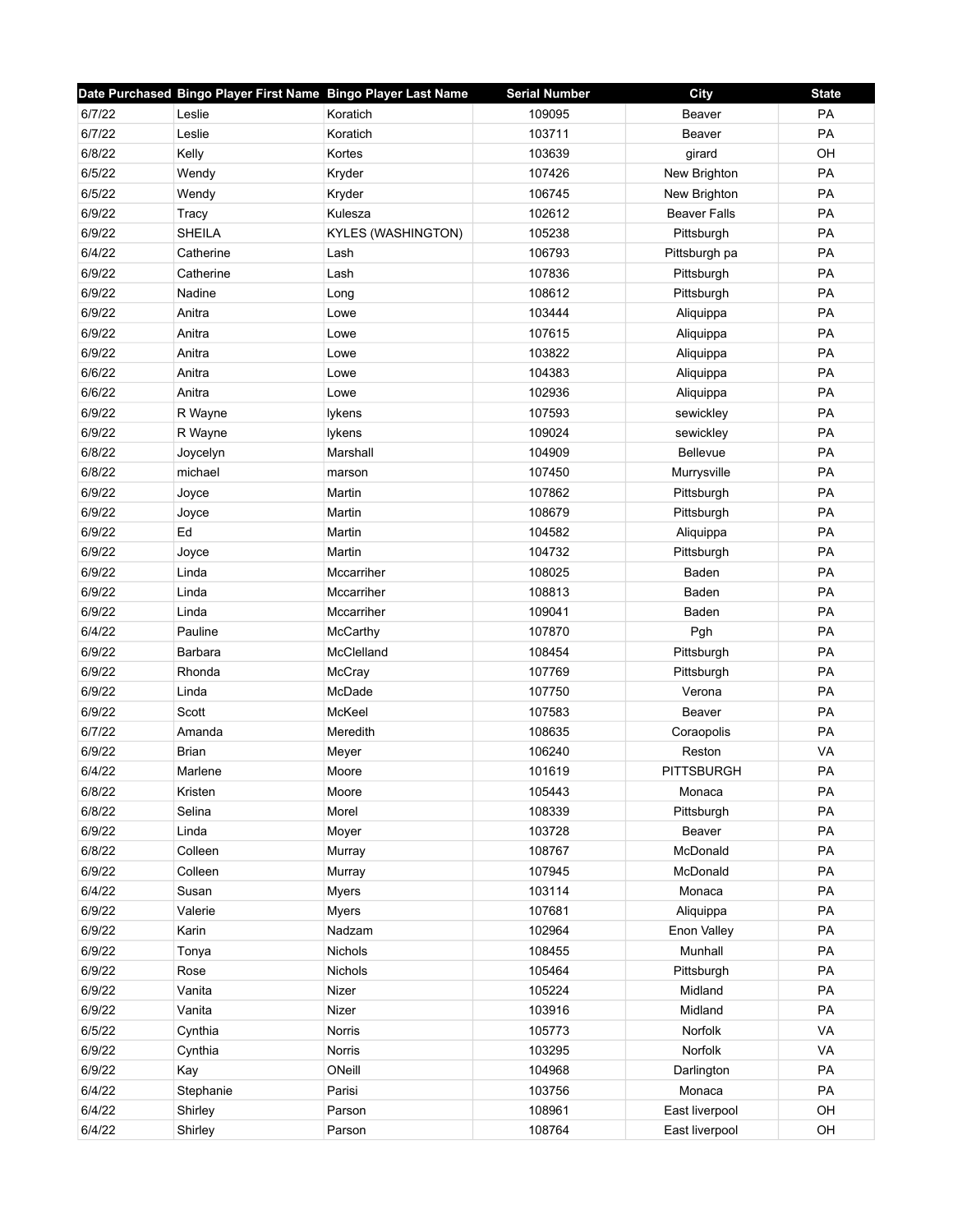|        | Date Purchased Bingo Player First Name Bingo Player Last Name |             | <b>Serial Number</b> | City                  | <b>State</b> |
|--------|---------------------------------------------------------------|-------------|----------------------|-----------------------|--------------|
| 6/9/22 | Nichole                                                       | Patrick     | 108792               | Arnold                | PA           |
| 6/9/22 | Nichole                                                       | Patrick     | 104451               | Arnold                | PA           |
| 6/9/22 | Linda                                                         | Payne       | 104614               | <b>BeaverFalls</b>    | PA           |
| 6/9/22 | Steve                                                         | Perell      | 107983               | Monaca                | <b>PA</b>    |
| 6/9/22 | Karri                                                         | Petty       | 109023               | Winston-Salem         | <b>NC</b>    |
| 6/8/22 | Mary                                                          | Porter      | 104473               | Washington            | PA           |
| 6/9/22 | Darin                                                         | Porto       | 103717               | <b>Beaver Falls</b>   | PA           |
| 6/9/22 | Darin                                                         | Porto       | 103705               | <b>Beaver Falls</b>   | PA           |
| 6/9/22 | Vicki                                                         | Porto       | 107794               | <b>Beaver Falls</b>   | PA           |
| 6/9/22 | Vicki                                                         | Porto       | 105550               | <b>Beaver Falls</b>   | PA           |
| 6/8/22 | Lori                                                          | Purnell     | 108689               | Industry              | PA           |
| 6/5/22 | Mariann                                                       | Ray         | 106064               | Riverview             | FL           |
| 6/9/22 | <b>Brittany</b>                                               | Reed        | 103220               | Commerce              | GA           |
| 6/4/22 | Tammy                                                         | Richard     | 102057               | Northampton           | PA           |
| 6/4/22 | Tammy                                                         | Richard     | 103903               | Northampton           | PA           |
| 6/4/22 | Tammy                                                         | Richard     | 104611               | Northampton           | PA           |
| 6/4/22 | Tammy                                                         | Richard     | 106678               | Northampton           | PA           |
| 6/5/22 | Tricia                                                        | Richardson  | 107211               | San Antonio           | <b>TX</b>    |
| 6/4/22 | Theresa                                                       | Riddle      | 108637               | Pittsburgh            | PA           |
| 6/9/22 | Theresa                                                       | Riddle      | 101670               | Pittsburgh            | PA           |
| 6/8/22 | Tammi                                                         | Rishel      | 107073               | New Castle            | PA           |
| 6/9/22 | Rayonna                                                       | Rogers      | 108380               | AKRON, OH             | OH           |
| 6/8/22 | sherry                                                        | rozier      | 107041               | youngstown            | OH           |
| 6/9/22 | Emily                                                         | Saffron     | 107003               | Baden                 | PA           |
| 6/9/22 | Emily                                                         | Saffron     | 103753               | Baden                 | PA           |
| 6/5/22 | Emily                                                         | Saffron     | 102104               | Baden                 | PA           |
| 6/9/22 | Cari                                                          | Salley      | 108141               | <b>Bridgeville</b>    | PA           |
| 6/9/22 | Cari                                                          | Salley      | 104908               | <b>Bridgeville</b>    | PA           |
| 6/9/22 | Jeffrey                                                       | Sawyer      | 104183               | Venice                | FL           |
| 6/9/22 | Judy                                                          | Schaffer    | 107431               | Koppel                | PA           |
| 6/9/22 | Judy                                                          | Schaffer    | 106017               | Koppel                | PA           |
| 6/4/22 | jennifer                                                      | Schaffer    | 104431               | New Castle            | PA           |
| 6/9/22 | jennifer                                                      | Schaffer    | 103778               | New Castle            | PA           |
| 6/9/22 | Erin                                                          | Scheetz     | 104153               | Huntingdon            | PA           |
| 6/9/22 | Deborah                                                       | Sedigas     | 103238               | Pittsburgh            | PA           |
| 6/9/22 | Donna                                                         | Sedigas     | 104859               | Pittsburgh            | PA           |
| 6/9/22 | Sieta                                                         | Sieta       | 104936               | New Kensington        | PA           |
| 6/8/22 | Lisa                                                          | Smith       | 102962               | <b>East Palestine</b> | OH           |
| 6/9/22 | Lois                                                          | Smith       | 104025               | Ambridge              | PA           |
| 6/9/22 | Kathy                                                         | Smith       | 109022               | East Palestine        | OH           |
| 6/8/22 | Kenny                                                         | Solomon     | 108361               | Darlington            | PA           |
| 6/9/22 | Lisa                                                          | Spaniol     | 105362               | Aliquippa             | PA           |
| 6/9/22 | Lisa                                                          | Spaniol     | 107350               | Aliquippa             | PA           |
| 6/5/22 | Vanessa                                                       | Stamper     | 108125               | Wesley chapel         | FL           |
| 6/5/22 | Vanessa                                                       | Stamper     | 107919               | Wesley chapel         | FL           |
| 6/9/22 | joe                                                           | szumigalski | 105254               | freedom               | PA           |
| 6/9/22 | joe                                                           | szumigalski | 105483               | freedom               | PA           |
| 6/9/22 | Noreen                                                        | Szumigalski | 105257               | Pittsburgh            | PA           |
| 6/6/22 | Elaine                                                        | Tanner      | 104150               | New Castle            | PA           |
| 6/6/22 | Elaine                                                        | Tanner      | 107848               | New Castle            | PA           |
| 6/9/22 | Jada                                                          |             | 103947               | New castle            | PA           |
|        |                                                               | Taylor      |                      |                       |              |
| 6/9/22 | Jada                                                          | Taylor      | 104486               | New castle            | PA           |